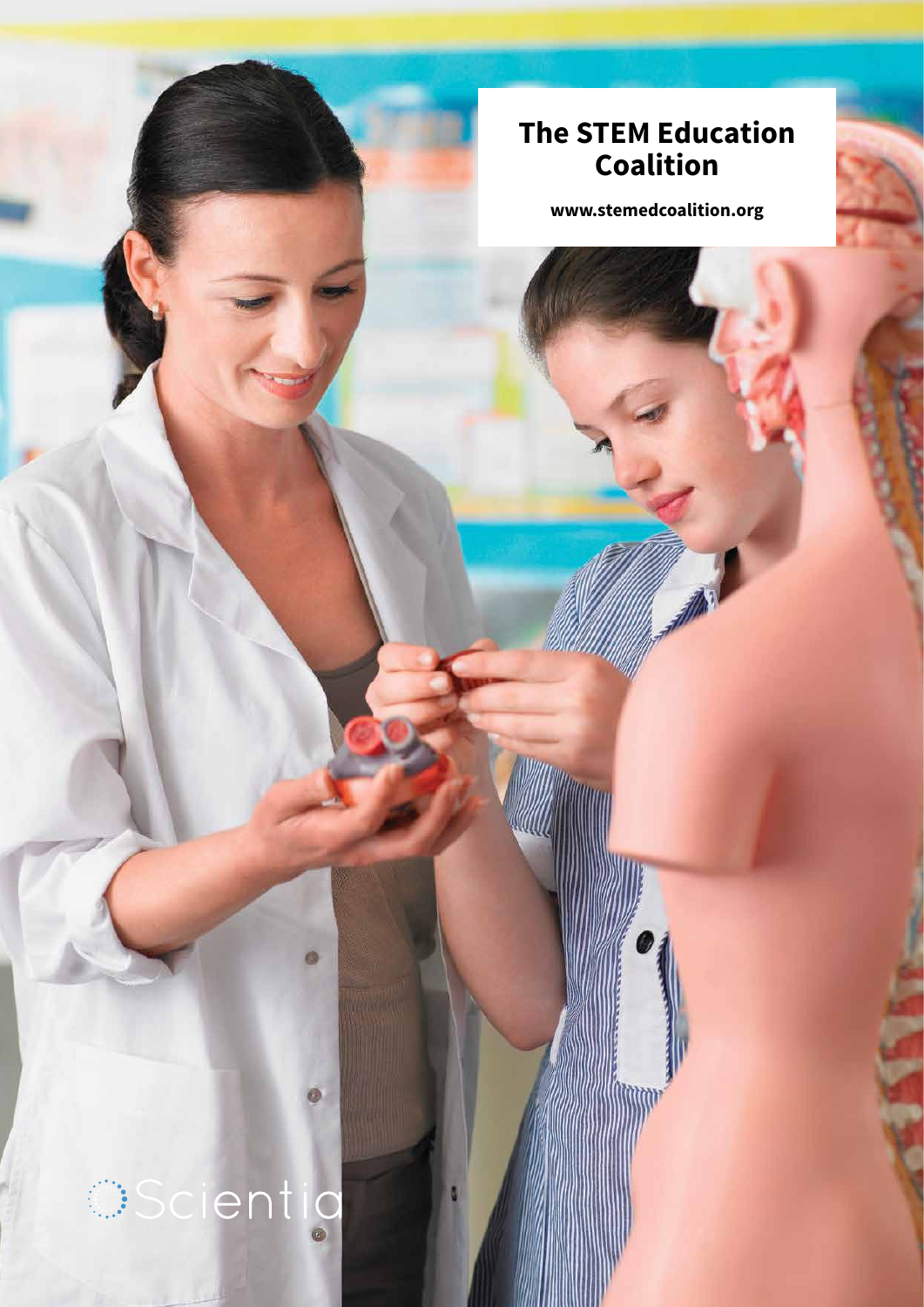

## **THE STEM EDUCATION COALITION**

The STEM Education Coalition was founded more than 15 years ago with a mission to raise awareness in the U.S. Congress, the administration, and on the state level about the critical role that STEM education plays in enabling the U.S. to remain the economic and technological leader of the global marketplace in the 21st century. In this exclusive interview, we have had the pleasure of speaking with Lindsey Gardner, Director of External Relations for the STEM Education Coalition, who tells us about their mission to engage more stakeholders in working together to promote and support improvements in the way students learn about science, technology and engineering. She tells us that, 'as a non-profit organisation we currently have over 700 members across the country. Our members include Fortune 500 companies, teachers' organisations, professional societies, and a variety of other stakeholders. Our vision for the future includes more state-level engagement, as that's where many education decisions are made.'





#### **www.stemedcoalition.org**

#### **Why do you think it's important for a broad range of people to join the STEM Education Coalition and what opportunities do you offer your members?**

The diversity of our members is critical to our effectiveness. Each of our members brings a unique perspective on why STEM education is important to them and this has helped us to develop a more nuanced view of the policy landscape. Our members receive regular policy updates from our team, participate in meetings and briefings, and are key in shaping our policy agenda.

#### **Why do you believe STEM education is important for the future of the U.S. economy and how are you working to raise awareness about the importance of supporting STEM education?**

STEM jobs are growing faster than any other sector and our economy is only becoming more reliant on technology. Skilled workers who have the ability to thrive in a 21st

century setting will be essential if the U.S. is to remain the global leader in this sector. Furthermore, STEM education and highpaying STEM jobs have the promise of being a great equaliser when it comes to gender and race pay gaps.

We regularly engage with decisionmakers in Washington D.C. and on the state-level to discuss the importance of STEM education with them. We also have a robust social media presence, which we use not only to discuss policy, but innovative learning happening around the country.

#### **How are you working to expand capacity and diversity in STEM education and the STEM workforce of the future?**

The Coalition views expanding the capacity and diversity of the STEM pipeline as an essential component of developing a 21st century workforce. We have supported legislation to promote underserved groups joining the pipeline. We work to incorporate